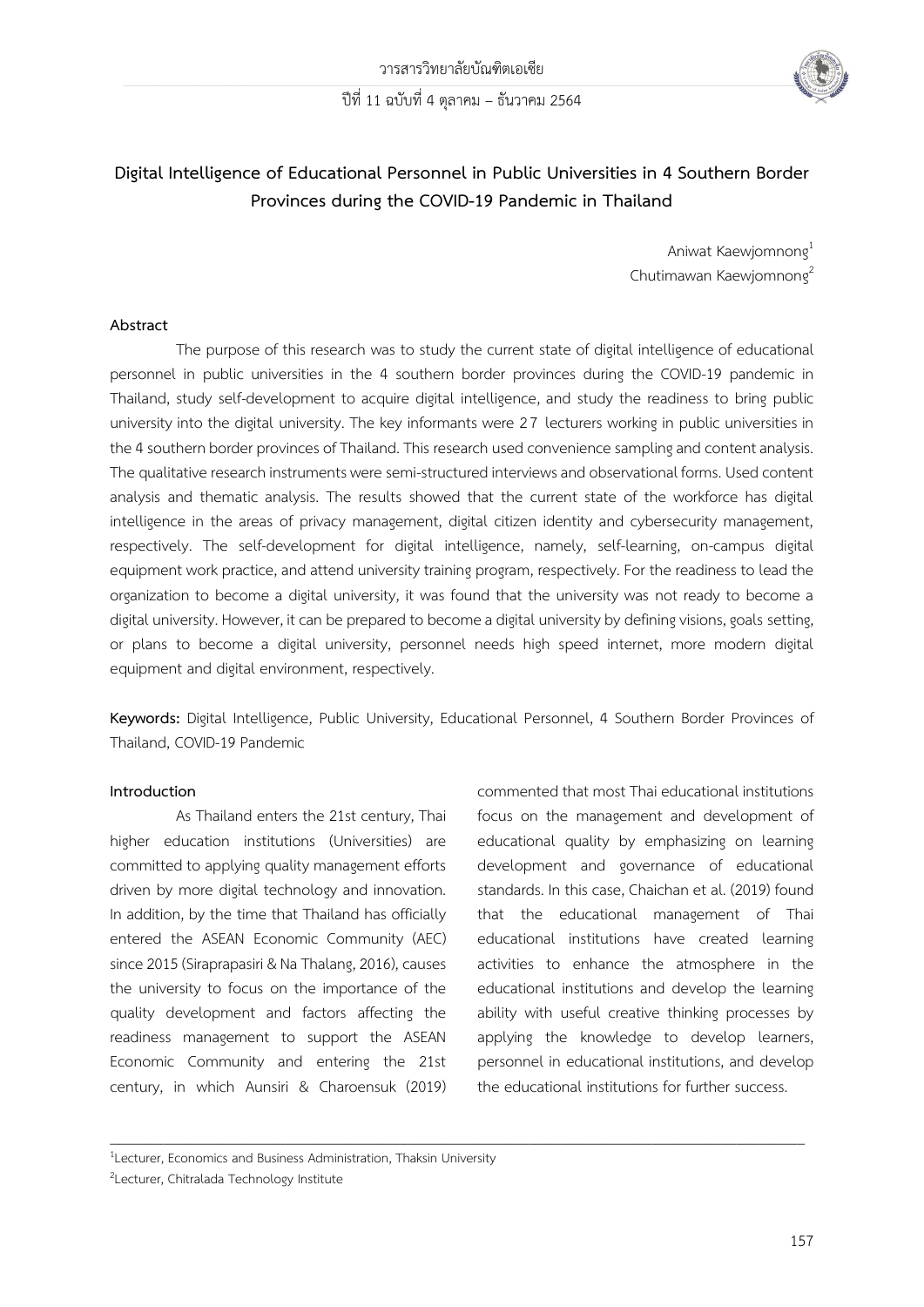

At present, there are a large number of both government and private universities in Thailand by providing the education from bachelor to doctorate degree resulting in the competition amongst universities in nowadays, therefore, strategic management are applied to attract students' interest in various courses according to the student admissions plan(Chuaytukpuan,2015), another part of the administration of higher education institutions focuses on human resource management, human resource development, and organizational development for high performance. The administration, therefore, focuses on bringing digital technology equipment to facilitate in every mission, thus, the operations inside university, more digital technology is required and all personnel must possess a high performance to automatically apply in their implementation in all roles and functions.

Especially in the four southern border provinces of Thailand, where there are public universities that have continuously responded to the government's Thailand 4.0 policy. One of the goals that many universities have set is to become a digital university as much as possible, thus trying to drive more with digital technology and innovation. The success of a university and becoming a digital university, part of them depends on how much digital citizenship skills that university personnel possess. Digital intelligence are what citizens of the 21st century should know and comprehend in order to apply in their work and living their life, therefore, university operations require constant use of digital media, online media, and digital devices so understanding the norm of conduct is a must in order to be appropriate and accurate that is digital citizenship. In this case, Murray & Perez (2014) presents the information on the situation of digital literacy abroad, especially in the higher education institutions that mostly have become digital universities, and the digital roadmap has been assigned in the organizational development plan that is determined from a strategic plan of that country, which are mostly developed countries. Therefore, there must be an educational drive for digital literacy, hence, it must be defined as anational digital literacy strategy and be having an international digital literacy assessment to measure success.

As for digital literacy and digital intelligence, it may be new issue and may not be mentioned seriously in many universities, resulting in no comprehension and no international digital literacy assessment to measure success. According to the informal conversations of researchers with academic personnel in many universities, the majority of them still do not understand and realize the details of digital citizenship skills, hence, the majority of them just comply with the strict rules of the university. However, if the university has continued to implement digital technology equipment but personnel have not yet practiced using digital citizenship skills strictly, only the understanding of the internet usage alone, it may result in the difficulty of becoming a digital university.

The digital intelligence of a person during the COVID-19 pandemic in Thailand will enable them to manage, control and direct themselves to create the sense of conscience and be aware of the utilization of information and digital technology, to use it with the understanding of rights, responsibility, ethics, legality, usage with intelligence and reasonable action. In this case, Eric & Jared (2014) presented the opinion that the digital literacy and digital leadership is a good thing for personnel in the organization as it creates a knowledge and understanding that is up to date with the changes and be able to prepare themselves to keep up with the changes and citizenship of the digital world. However, the digital intelligence, Chris (2013) is of the opinion that educational institution administrators have emphasized on this issue by teaching, having a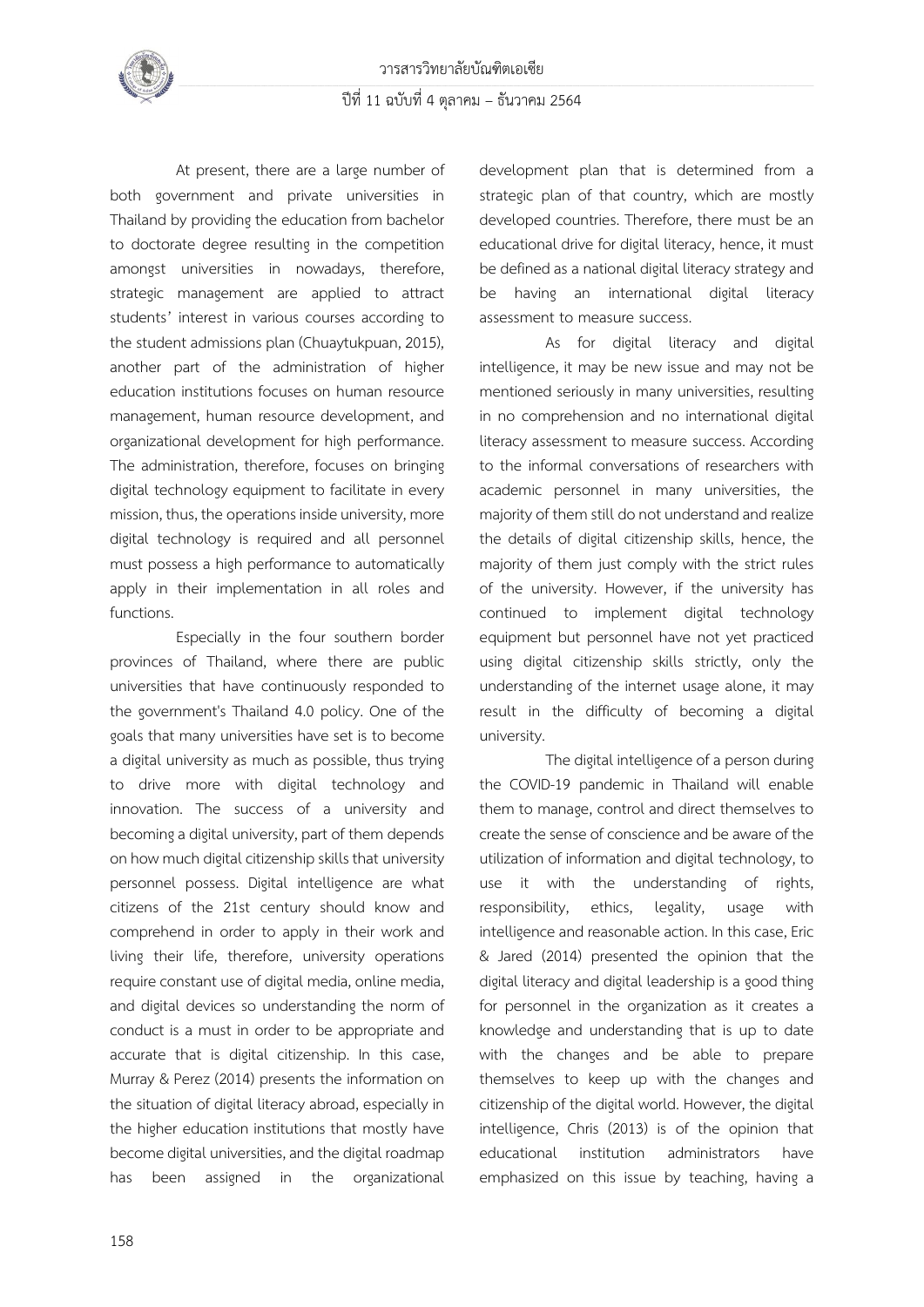

mentor, and training to understand the rights, duties, responsibilities, data analysis, and having an ethical approach to implement digital technology in operations. For this reason, it is inevitable to educate and measure the digital literacy.

However, digital intelligence, especially digital literacy and digital literacy assessment during the COVID-19 pandemic in Thailand, are relatively few in Thailand's universities, and there is no serious study on this issue although this is essential to the development towards becoming a digital university. It is noticeable that all universities are increasingly focusing on the importance of digitality by introducing digital technologies in teaching and learning and administration, including technology equipment, information technology, computers, multimedia, or online electronic media, etc. However, for the achievement of learner quality, personnel quality, and entering international standardization. Therefore, having important information related to the digital intelligence of personnel will provide university the important information that can be applied to drive and develop the university to achieve its goals but without an obvious information or having no up-todate information then it may be difficult for the universities to drive and develop to become highperforming organizations, and it may also be difficult to become a digital university in the future. For many universities in the southern part of Thailand that still do not have an obvious information on digital intelligence during the COVID-19 pandemic in Thailand, the majority of them have not yet presented the important information for the society to have a positive perception about the issue in the current situation. In particular, how are the digital intelligence of the personnel in the current condition or ways to develop digital citizenship skills or the guidelines for managing change and organizational development to enable personnel to become digital citizenship and the readiness to drive and lead the organization to become a digital university that can support Thailand 4.0 policy, etc.

These relevant information above are all important information that affect the utilization in the administration of public universities in southern border provinces in Thailand to achieve its goal as a digital university. The more important information the university has, the more they can create the benefit and strength. Therefore, the researcher is interested in conducting basic research on "Digital Intelligence of Personnel of Public Universities in 4 Southern Border Provinces during the COVID-19 Pandemic in Thailand", which the research results are preliminary data or basic information on policy utilization by applying research data to help decision-making in administration and policymaking in university administration. It can also be used to develop human resources that require future training programs, planning and defining digital citizenship development policies for personnel. It can also be further developed for continue advanced research.

#### **Research Objectives**

1 . Study the current condition of digital intelligence of personnel of public universities in the 4 southern border provinces of Thailand.

2 . To study the methods for selfdevelopment of personnel of public universities to acquire digital intelligence.

3. To study the readiness to bring the public university in the 4 southern border provinces of Thailand into the digital university.

### **Concepts, Theories and Related Research**

Supawadee Suwannathen at el. (2019) conducted research on state and problem of digital technology usage of elderly in meuang district, Khon Kaen Province. The research finding found that: 1) the technology literacy: elderly has ability to use digital technology, especially smartphone. Application capability at the middle level. Elderly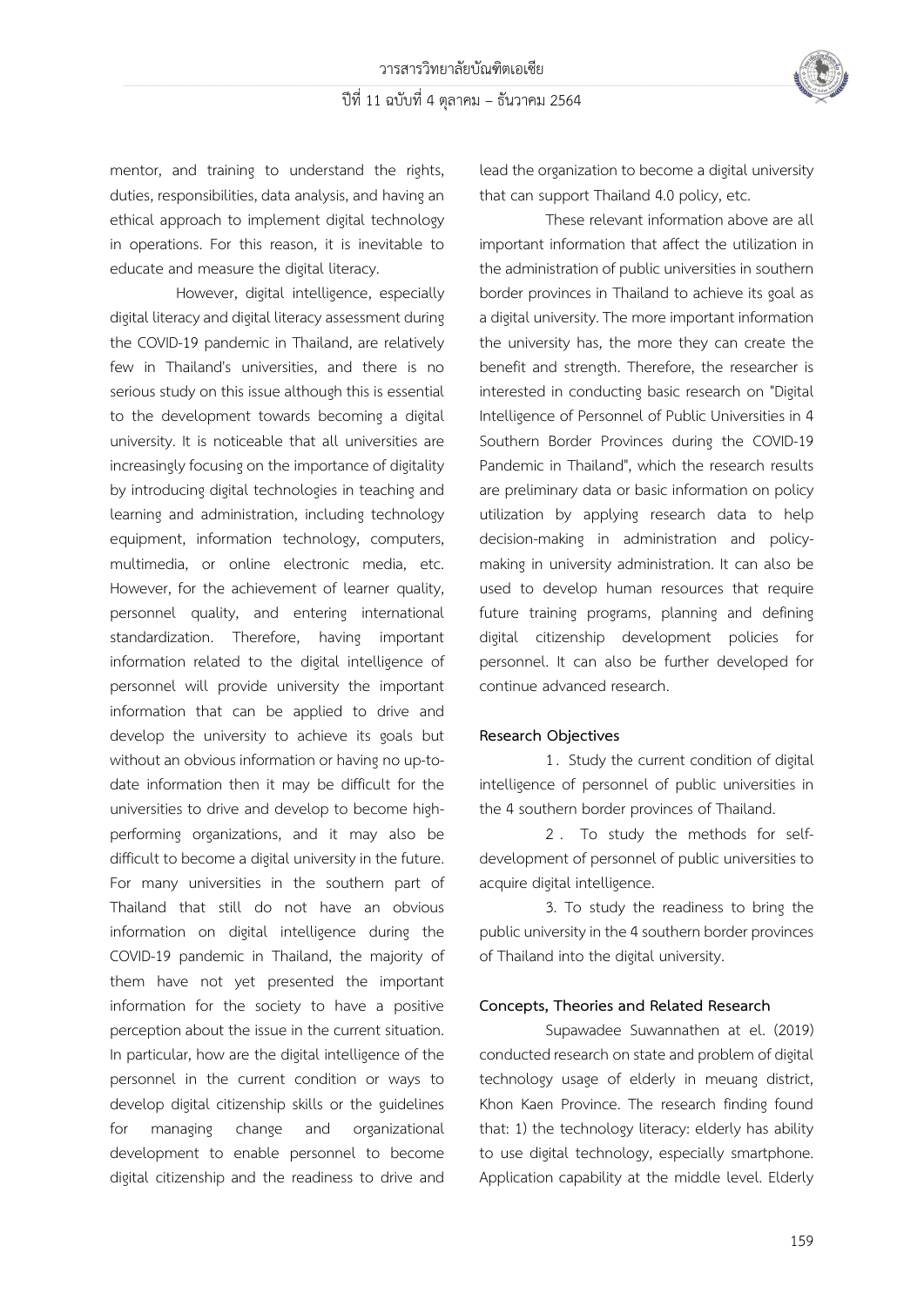access to digital technology with smartphone at highest level, followed by assess with social media and computer, access to digital technology with tablet at the lowest level. The comparison between capability and problem about usage of digital technology found that: female has capability in usage of application more than male but female has problem about access and usage of digital technology than male at the 0.05 level of significance. In additionally a significant difference in level of education, occupation before retire, mean salary per month and family situation that has significant differences capability and problem of usage digital technology at the 0.05 level of significance.

Kritsupath Saranork & Panita Wanapirun (2018) conducted research on connectivism learning activity in ubiquitous learning environment by using ioE for digital native. The research found that: learning methods designing in order to create learning environment can be as follows; 1) smart classroom system, applies technology to create smart classroom which consists of three parts of convenient system for pedagogy 2) smart teaching system, which consists of seven procedures; recommendation, survey, presentation, separation, connecting teaching, advance organizer, and compilation, 3) smart learning system, which refers to intelligent learning, is done by teacher coaching and designing active learning. Active learning is designed by providing smart devices to connect to the internet and learning through cloud computing system, which is able to system learn through the smart devices of learners all the times.

### **Research Methodology**

1. Content, as for digital intelligence, the researcher bases the information on the concept of Council of Europe (2017), Park, Y. (2017), UNESCO (2017) & Worapot Wongkitrungrueng (2018), which presents a framework for digital citizenship, include digital citizen identity, Privacy management, critical thinking, screen time management, cyberbullying

management, digital footprints, cybersecurity management and digital empathy

2. Key informants. The key informants are personnel who work as academic professors in government universities located in four southern provinces. The key informants were selected by convenience sampling from professors who had leisure time and were convenient to provide information by conducting interviews without affecting working hours from Thaksin University with the number of 9 people, and conducting phone interviews with professors of PNU University with the number of 3 people, from YRU with the number of 9 people, from SRU with the number of 3 people, and from RUTS with the number of 3 people. Therefore, the total number are 27 people.

3 . Research area, the researcher conducted the research in five government universities located in the lower southern part of Thailand, namely, Princess of Naradhiwas University (PNU), Yala Rajaphat University (YRU), Songkhal Rajaphat University (SRU), Rajamangala University of Technology Srivijaya (RUTS), and Thaksin University (TSU). However, the researcher did not collect data from Prince of Songkla University (PSU), Pattani Campus and Hat Yai Campus with the reason that they are a large research university which is already a digital university and is not grouped into a group of local universities for local community development.

4 . Research instruments is a semistructured interview form and structured observation which are designed and created by the researcher as an example of questions for discussion with key informants for primary data collection.

5. Data collection, the researcher collects secondary data from documents, textbooks, books, research papers and related research articles. Primary data were collected from interviews and discussions with key informants.

6. Data analysis was conducted by using content analysis by bringing the information obtained from the interview results in spoken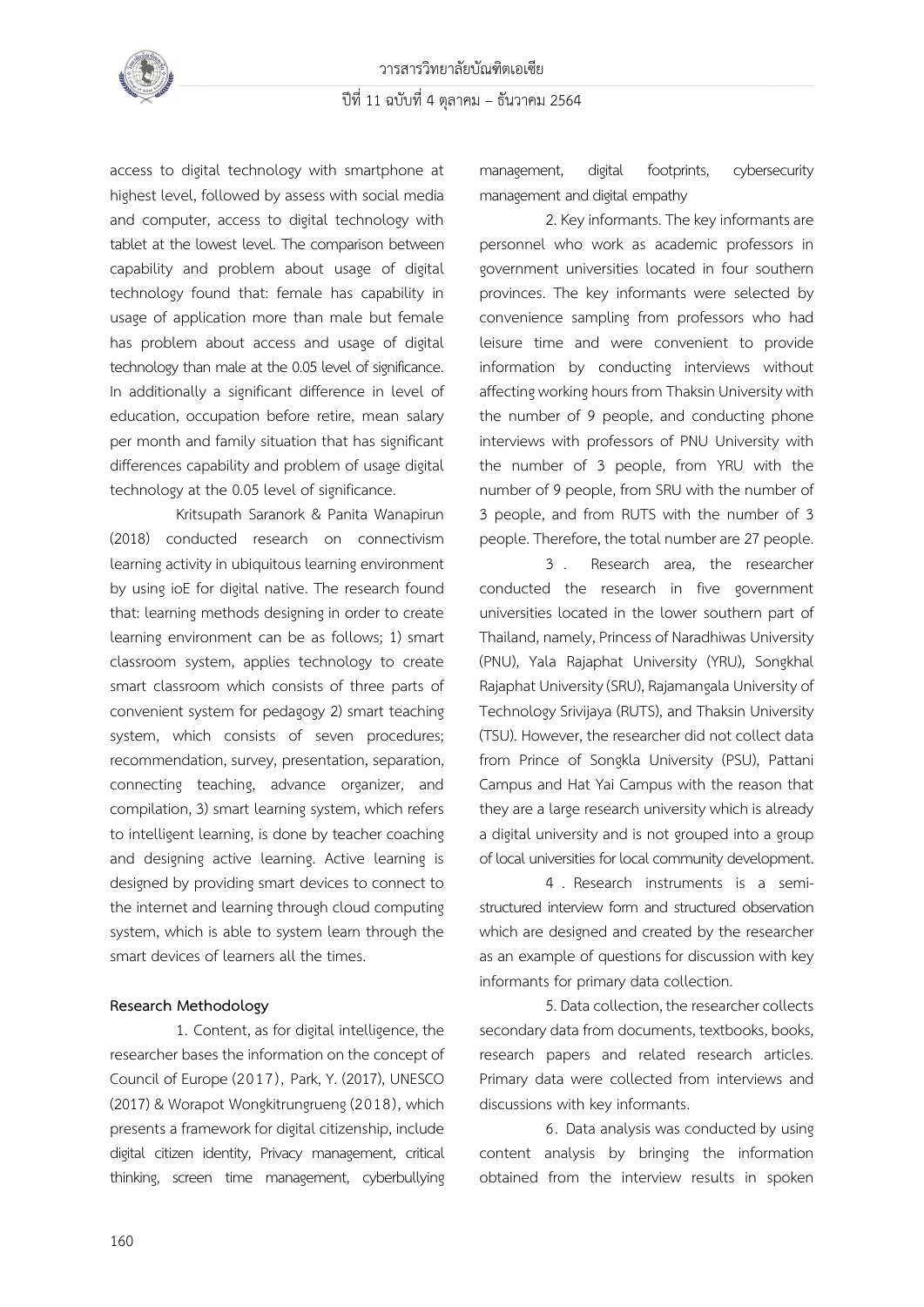

language and observation to adjust it into a written language that can be understood. The details of the information are in the same meaning without any modifications.

### **Research Results**

1. The current condition of digital intelligence of academic personnel in public universities in the 4 southern border provinces in Thailand. The results from data collection are summarized as follows;

1. 1 Academic personnel, the results of the data analysis found that the majority of the academic personnel were of the opinion that the digital intelligence of academic personnel, the first top six are privacy management, critical thinking, cybersecuritymanagement, digital footprints, digital empathy and digital citizen identity, respectively. In order to maintain personal data, most of them show that most of professors' work is related to the five main tasks and other tasks, so they need to search, use a large amount of information, and store it on the computer, so discretion is required in managing personal data so that it cannot be damaged or be used by others. It is necessary to know which information should be published and which information is copyrighted. As for the analytical thinking should also have had a good judgment because in using the data, it must be analyzed and distinguished of which information would have good content and good to be utilized or which information would have dangerous content and should not be utilized or must be used with caution. Including the use of information online that must be very careful.

1.2 In applying their own security skills in online world, the majority of lecturers agree that they need to focus on data in their work, so it is important to protect their data by creating a code or security system first. They must be finding a way that other people cannot steal the information, and preventing the virus, etc. As for the ethical use skills, it is considered that the professors must comply with the principles of ethics, rules and regulations of the university in the use of all types of digital equipment. In order to build a good relationship, others must be able to use the available information or retrieve it for work that requires careful consideration without infringing on other people's information with the knowledge of which information should be published and which information is copyrighted. As for the identity preservation skills, the majority of professors agree that it is necessary to create good information that characterizes one's own good qualities and publicize real information without spreading fake information online and carefully manage the good information for applying in publishing only.



Figure 1.1 : Current Status of Digital intelligence of academic personnel in public universities in the 4 southern border provinces in Thailand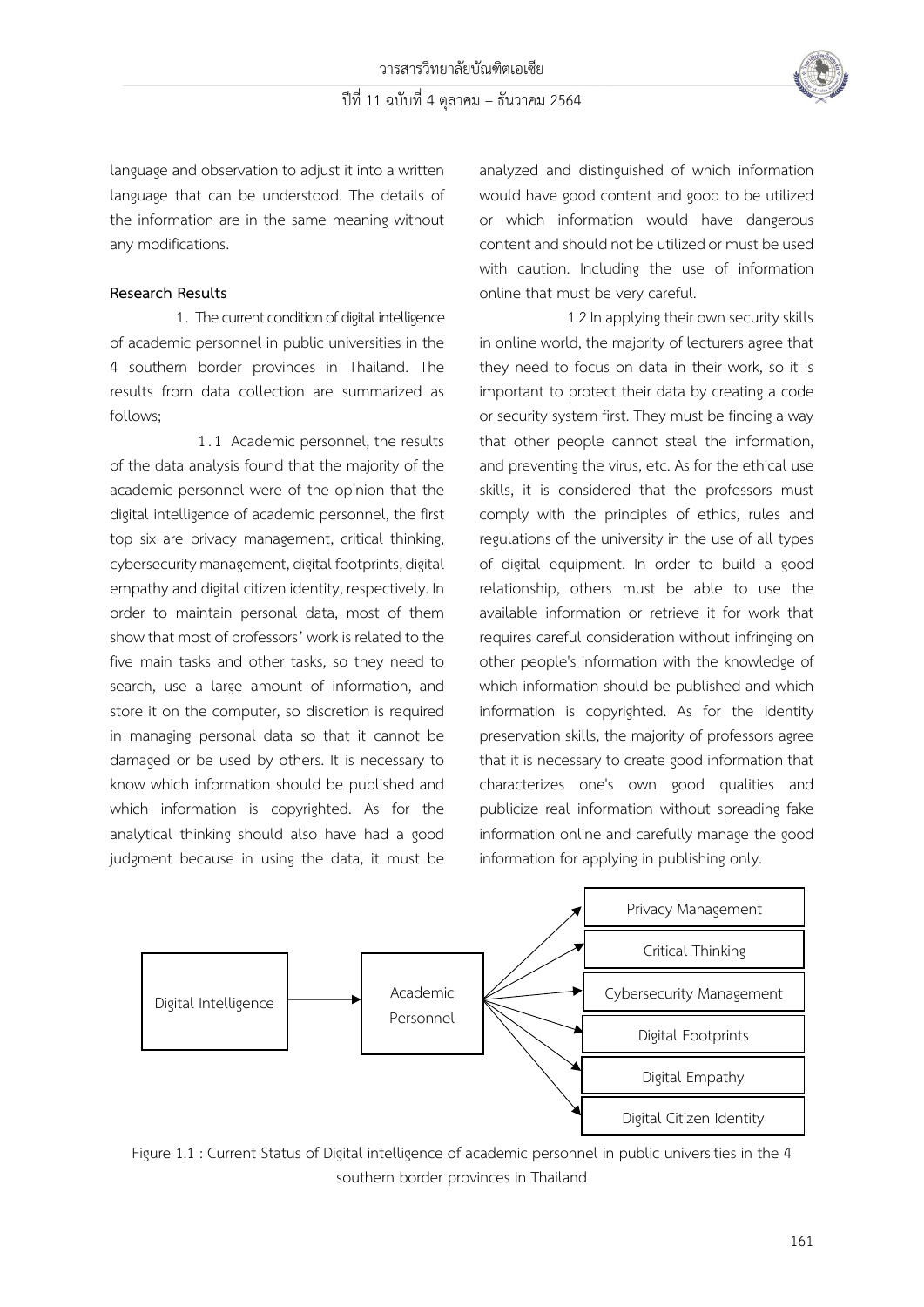

## ปีที่ 11 ฉบับที่ 4 ตุลาคม – ธันวาคม 2564

From figure 1.1, The data analysis found that the key informants did not pay attention or focus on the issue of screen time management and cyberbullying management, probably because most informants were lecturers with cognitive ability, analyze data ability and the ability to distinguish the information by themselves, making them become cautious in the using and disseminating data, including the usage of digital equipment in academic work, therefore, it does not cause them any problems with online threats or having to use the equipment all the time, so there is no need to focus on the time spending on screen or self-control on screen time with the work-life balance that may be possible to create problems in their life.

2 . To study the methods for selfdevelopment of personnel of public universities to acquire digital intelligence.

- Data analysis found that most key informants have developed to acquire digital intelligence, the information as shown in figure 1.2



Figure 1.2 Methods for self-development of lecturer in public universities to acquire digital intelligence.

From table 1.2, Data analysis found that most key informants have developed to acquire digital intelligence, namely, self-learning, on-campus digital equipment work practice, attend university training program, learning from colleagues, and online practice, respectively.

3. The readiness of the public universities to become a digital university and guidelines for leading the organization to become a digital university. The results of the data analysis found that the majority of the key informants were of the opinion that the university was not ready to become a digital university. However, it can be prepared to become a digital university by defining visions, goals setting, or plans to become a digital university, administrators must possess digital leadership to define activities/projects that lead to becoming a digital university, be providing a budget to support the digital university, should have brought more digital equipment or modern information technology to apply in every mission, and creating a university atmosphere by developing to be having high-speed internet as the first concern that should be implemented in all faculties and offices in order to be able to do activities or projects that lead to the digital era, etc.

### **Discussion**

1. Research results of the current condition of digital intelligence of academics in public universities are critical thinking, cybersecurity management, digital empathy and digital citizen identity, respectively. The findings are consistent with Pakvipa Posri (2018) that conducted the research on the role of education for digital citizenship development. The research results show that the development of digital citizenship consists of three dimensions. The first dimension is of the respect for the rights of others, consisting of ethics and code of conduct, equal access and rights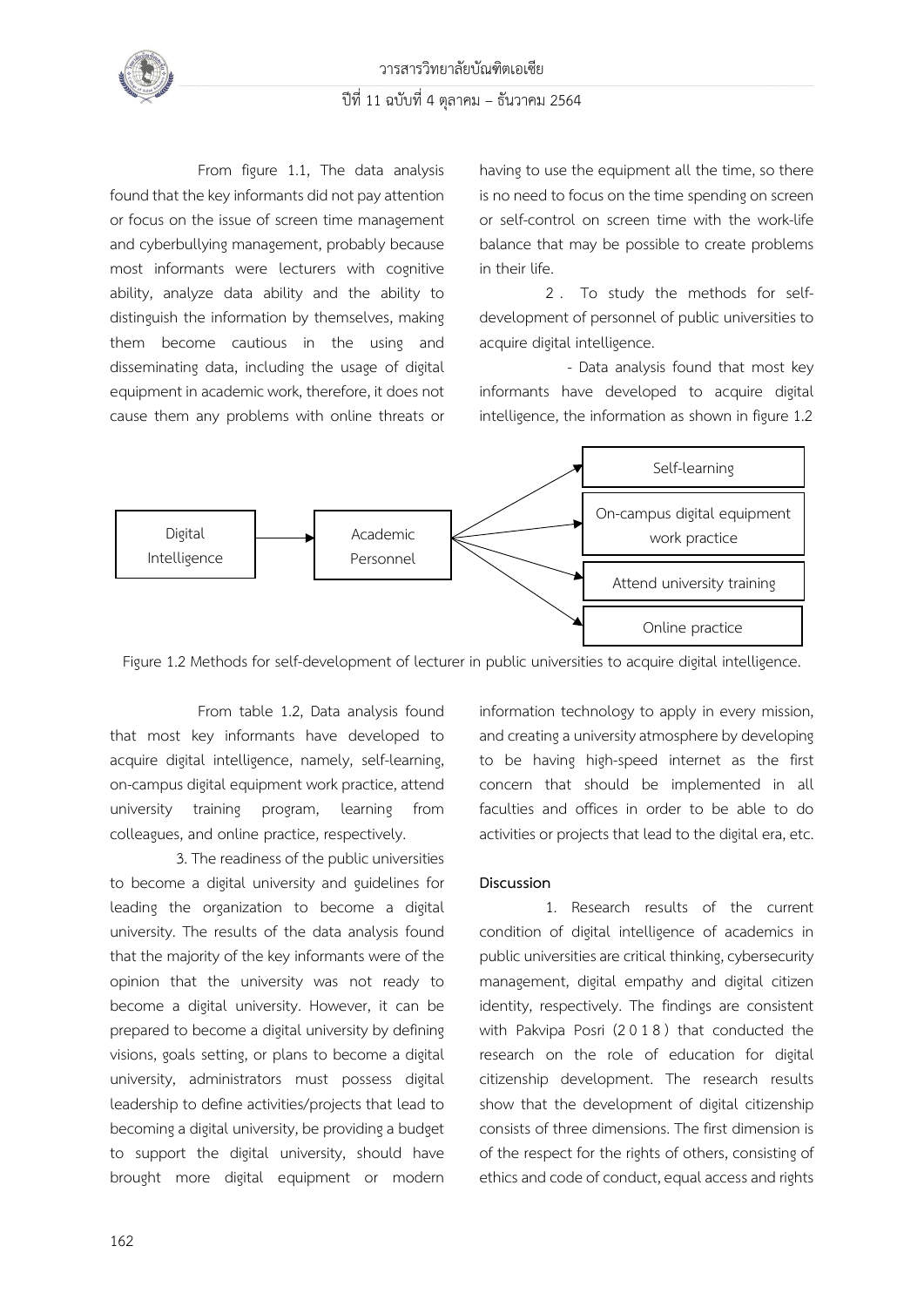

to internet usage, legal and the violation of the right to use the Internet. The second dimension is of the knowledge, consisting of knowledge and communication skills, media literacy to be able to handle it, learning, communicating, and the utilization of technology, and commercial knowledge for online trading according to the rules. The third dimension is of the privacy protection and security, consisting of accuracy and usage responsibility, the security in using to protect privacy, physical and mental health care to prevent the impact of the digital world, and is in line with the idea of Porz Kraiwin & Bancha Chalapirom (2020) that conducted the research on strategies for developing private school administrators based on the concept of digital citizenship. The research found that the current concept of digital intelligence in schools are the access to digital media, the compliance with the laws relating to digital communications, digital literacy, digital communication, and the protection of privacy rights of oneself and others.

2. Based on research results on how to do self-development to acquire digital intelligence through self-learning, on-campus digital equipment work practice, participation in university project practice, learning from colleagues, and online practice, respectively. The research results are consistent with Porz Kraiwin & Bancha Chalapirom (2020) that conduct the research on strategies for developing. The research result found that the development of private school administrators for digital citizenship includes coaching job training and on-duty training, external training that is to attend seminars and meetings, simulation and on-duty practice. In addition, this is consistent with the research of Manarat Kaeokerd, Sukanya Chaemchoy & Pruet Siribanpitak (2021) that conduct the research on the priority needs of academic management of secondary schools based on the concept of digital citizenship. The research results show that the overall the high level is required in academic administration based on the concept of digital citizenship. The school need to develop the curriculum, provide training and learning for personnel, create digital engagement, and organize learning activities for digital security.

3. The results on the study of readiness and guidelines for leading the public universites to become a digital university need to define visions, set digital goals, allocate a budget to purchase upto-date learning resources, administrators must possess digital leadership to support digital university activities/projects to bring more modern learning resources in working for every mission and provide an environment to make the use of digital learning resources more convenient. The findings are consistent with Songsiri Wichiranon & Arunee Arunreugn (2019) that conducted the research topic "Need Assessment to be a Digital University of Rajamangala University of Technology Phra Nakhon". The research result found that instructor group, aspects of classrooms, laboratories, and learning resource service systems and the university staff group, the aspect of learning resource service system was the highest, and also consistent with the research of Kampon Kessalee & Kanyarat Kwiecien (2018) that conducted the research on Digital Literacy in the Workplace for Supporting Staff, Loei Rajabhat University. The research results showed that literacy to become a digital university as a whole should have infrastructure factors, university literacy in the workplace, infrastructure, university policy, human resources, and development process. In addition, It is also in line with the concept of Suchanya Khaosakun, Teera Runcharoen & Worasit Ratanavaraha (2017) that presented the concept of Administrators in Digital Era which found that educational institute administrators need to transform themselves to become digital leaders that be able to manage the change in every new situations by bringing more information technology into their organizations, seek and allocate modern learning resources to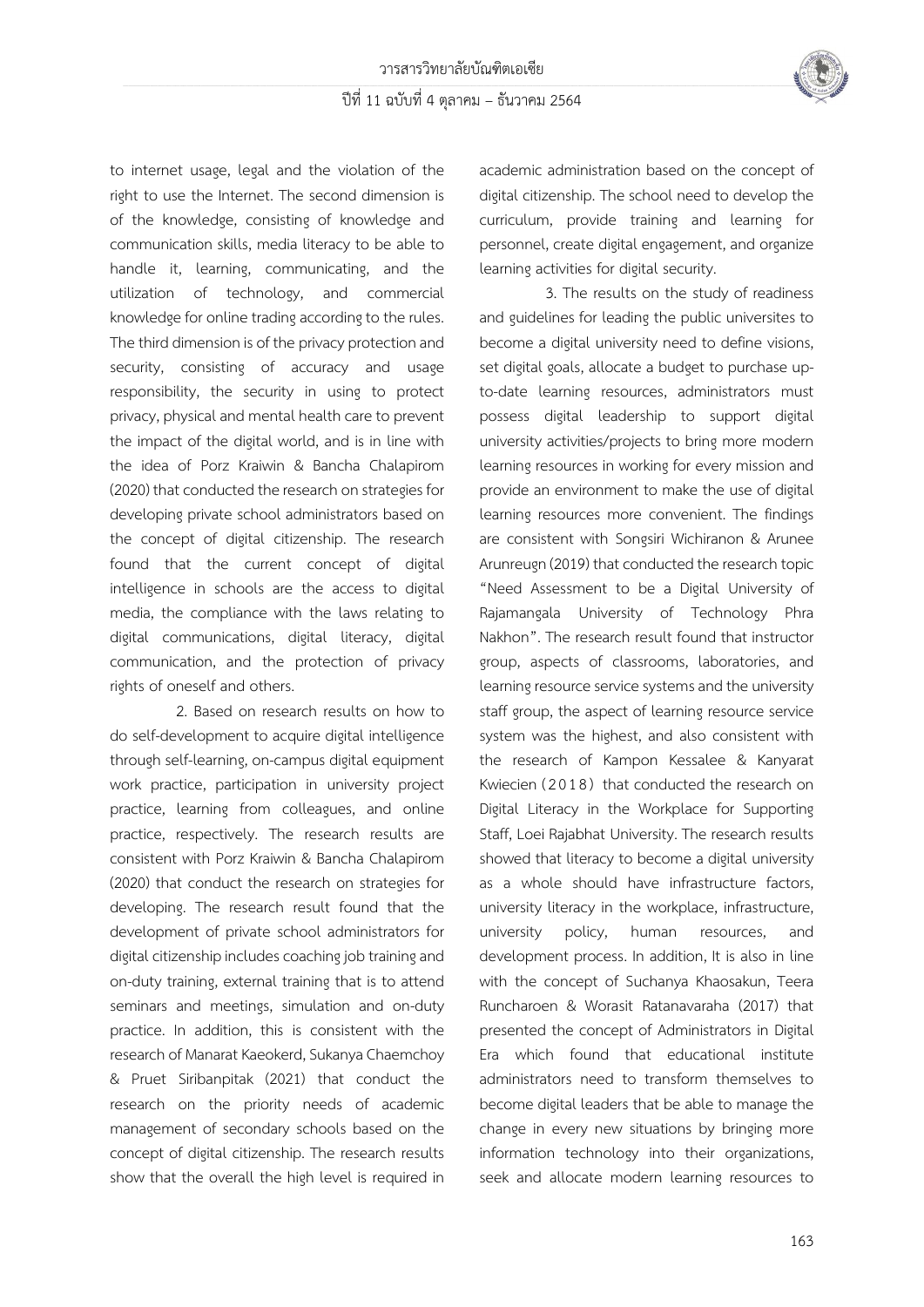

apply in the management of educational institutions, and utilize the modern learning resources to the fullest potential by ensuring quality in every mission.

### **Recommendations**

### **1. The research utilization**

1.1 According to research results, it was found that the current condition of higher education institutions in the lower southern region of which personnel possess digital intelligence in personal data protection and analytical thinking with a good judgment which is similar. The researcher would recommend the top administrators of higher education institutions to utilize the research findings for information management purposes to define a roadmap or action plan for becoming a digital university.

1.2 According to research results on how to develop personnel in public universities to acquire digital intelligence. The researcher would recommend the administrator who is in charge of human resource management or human resource development in higher education institutions to utilize the information to create human resource development programs in the organization and determine the allocation of budget for personnel development in order to comply with New Normal way of living which can develop a more advanced digital citizenship.

1.3 From the research results that the university is not ready to be a digital university and the guideline to develop the organization to become a digital university. The researcher would recommend the administrators of all levels to utilize the research results in defining visions, goals, or action plans for projects and activities management, and to increase the use of digital learning resources in all missions, etc. which will contribute to a more digital university atmosphere within the educational institution.

### **2. The next research conducting**

2.1 According to the research results on the current condition of public universities that personnel possess digital citizenship skills in personal data protection and analytical thinking with a good judgement which is similar. The researcher would recommend to conduct the research on the entering of a new way of life in the use of digital equipment in operations to bring higher education institutions into the digital era to support the Thailand 4.0 policy, or conducting research on digital learning and digital knowledge measurement of personnel in higher education institutions, etc.

2.2 According to the research results on how to do self-development to acquire digital intelligence. The researcher would recommend to conduct the research on external factors influencing digital behavior changes of university personnel or conducting research on the guideline to utilize digital technology in order to have operational results that support the becoming of a digital university, etc.

2.3 According to the research results on the guidelines for bringing higher education institutions into the digital universities. The researcher would recommend to conduct the research on the guideline to modify working style by applying digital equipment in work or conducting the research on the guideline to create an atmosphere to support a digital university or guidelines for doingactivities that lead to becoming a digital university, etc.

### **References**

1. Aunsiri, S., & Charoensuk, O. (2019) . The Operation to Improve the Quality of Educational Management for the Bachelor of Nursing Science Program of the Private Higher Education Institutions.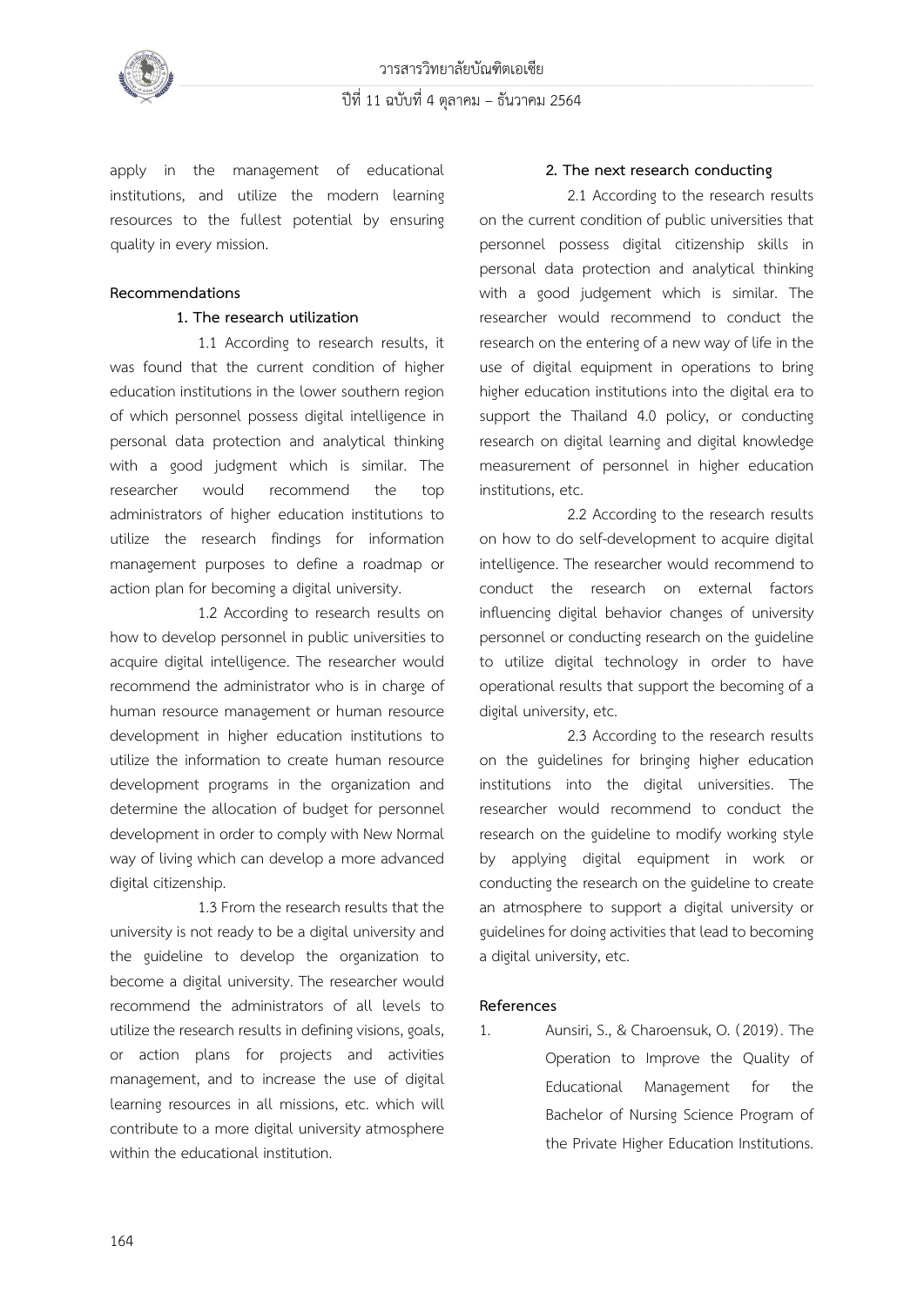*Christian University of Thailand Journal*, 25(4), 96-111.

- 2. Bangorn Pasmarisa & Siriphong Sauphayana. (2021). Digital Citizenship of Schools' Administrators in Piyamit United Campus under Secondary Educational Service Area Office 4. *Journal of Roi Kaensarn Acadimi*, 6(3), 16-29.
- 3. Chaichan, S., Tantawutho, V., & Wattana, J. (2019). Learning Activity for Enhancing Self-directed Learning Abilities for Nonformal Education Student by Using Khitpen Process. *Christian University of Thailand Journal*, 25(4), 29-42.
- 4. Chris, A. Suppo. (2013). *Digital Citizenship Instruction in Pennsylvania Public School: School Leaders Experienced Beliefs and Current Practices*. Doctor of Education, Indiana University of Pennsylvania.
- 5. Chuaytukpuan, T. (2015). The Study of Factors Affecting Decision to Study in Higher Education Level at Dhurakij Pundit University of Undergraduate Students. *Suthiparithat Journal*, 29(90), 256-271.
- 6. Council of Europe. (2017). *Digital Citizenship Education: Empowering Digital Citizenships*. Strasbourg: The Council of Europe.
- 7. Eric, S., & Jared, C. (2014).*The New Digital Age: Reshaping the Future of People, Nations and Business*. London, UK: John Murray.
- 8. Eric Sheninger. (2014). *The Pillars of Digital Leadership*. Changing Paradigms for Changing Times. Thousand Oaks, CA: Corwin.
- 9. Kampon Kessalee & Kanyarat Kwiecien. (2018). Digital Literacy in the Workplace for Supporting Staff, Loei Rajabhat University. *Humanities and Social Sciences Journal of Graduate School, Pibulsongkram Rajabhat University*, 12(2), 503-514.
- 10. Keatisak Lompongchart. (2020). Working Skills in the Digital Age. *The Secretariat of the Senate*. 10(4), 1-16.
- 11. Kritsupath Saranork & Panita Wanapirun. (2018). Connectivism Learning Activity in Ubiquitous Learning Environment by Using ioE for Digital Native. *Veridian E-Journal, Silpakorn University, International (Humanities, Social Sciences and Arts)*, 11(4), 405-415.
- *12.* Manarat Kaeokerd, Sukanya Chaemchoy & Pruet Siribanpitak. (2021). The priority needs of academic management of secondary schools based on the concept of digital citizenship. *Humanities and Social Social Sciences Journal of Pibulsongkeam Rajabhat University, 15(1), 66-78.*
- 13. Murray, M.C., & Perez, J. (2014). *Unraveling the Digital Literacy Paradox: How Higher Education Fails at the Fourth Literacy*. Issues in Informing Science and Information Technology, 11, 85-100.